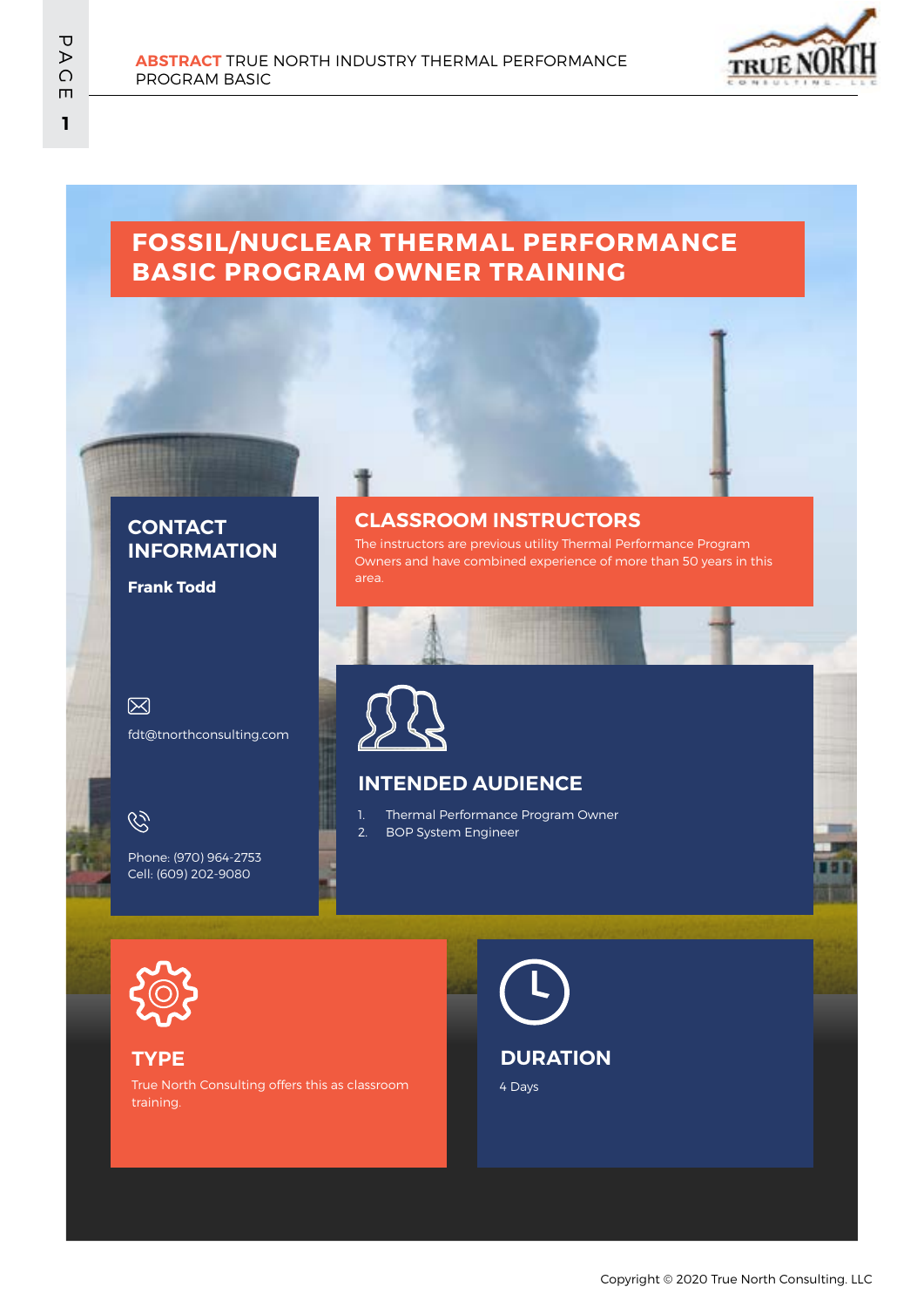

# **ABSTRACT**

True North Consulting provides Thermal Performance Program Owner training for both the new Program Owner and requalification for existing qualified Program Owners. Monitoring a power plant's thermal performance requires talents from various disciplines combined with practical ability and a good understanding of thermodynamic principles. The True North Thermal Performance course brings these attributes together by combining excellent theoretical knowledge with significant plant experience. True North brings over 25 years of foundation in theory, provides practical methods for thermal performance program development, and explains how to detect and recover lost generation due to component or systemic problems. The course includes various workshops where the student uses tools to analyze plant problems. Interfaces with various departments are discussed along with how to integrate plant data into the decision-making process. This course is held over a four-day period. Prerequisites and requirements are a calculator, a Heat Balance Diagram and/or a Thermal Kit for your plant.

This training and the instructors can provide Thermal Performance training for Level 1, 2, and 3 Engineers.

## **TERMINAL LEARNING OBJECTIVES**

The key learning objectives will cover the following technical areas:

- 1. Thermal Performance Training Introduction
- 2. Thermodynamic Fundamentals 1 Introduction
- 3. Thermodynamic Fundamentals 2 Heat Balance Diagrams
- 4. Power Plant Component Evaluation 1 Introduction Turbines
- 5. Power Plant Component Evaluation 2 Condensers
- 6. Power Plant Component Evaluation 3 Feedwater Heaters
- 7. Power Plant Component Evaluation 4 Nuclear Components
- 8. Power Plant Component Evaluation 5 Cooling Towers
- 9. Thermal Plant Testing Overview 3 Cooling Tower Testing
- 10. Power Plant Cycle and Component Evaluation 6 Power Calculation
- 11. Power Plant Cycle and Component Evaluation 7 Cycle Isolation Monitoring
- 12. Thermal Performance Resources & Tools 1 Instrumentation
- 13. Thermal Performance Resources & Tools 2 Performance Software and Documentation
- 14. Thermal Performance Program Development Overview
- 15. Thermal Plant Testing Overview 1 Turbine Testing